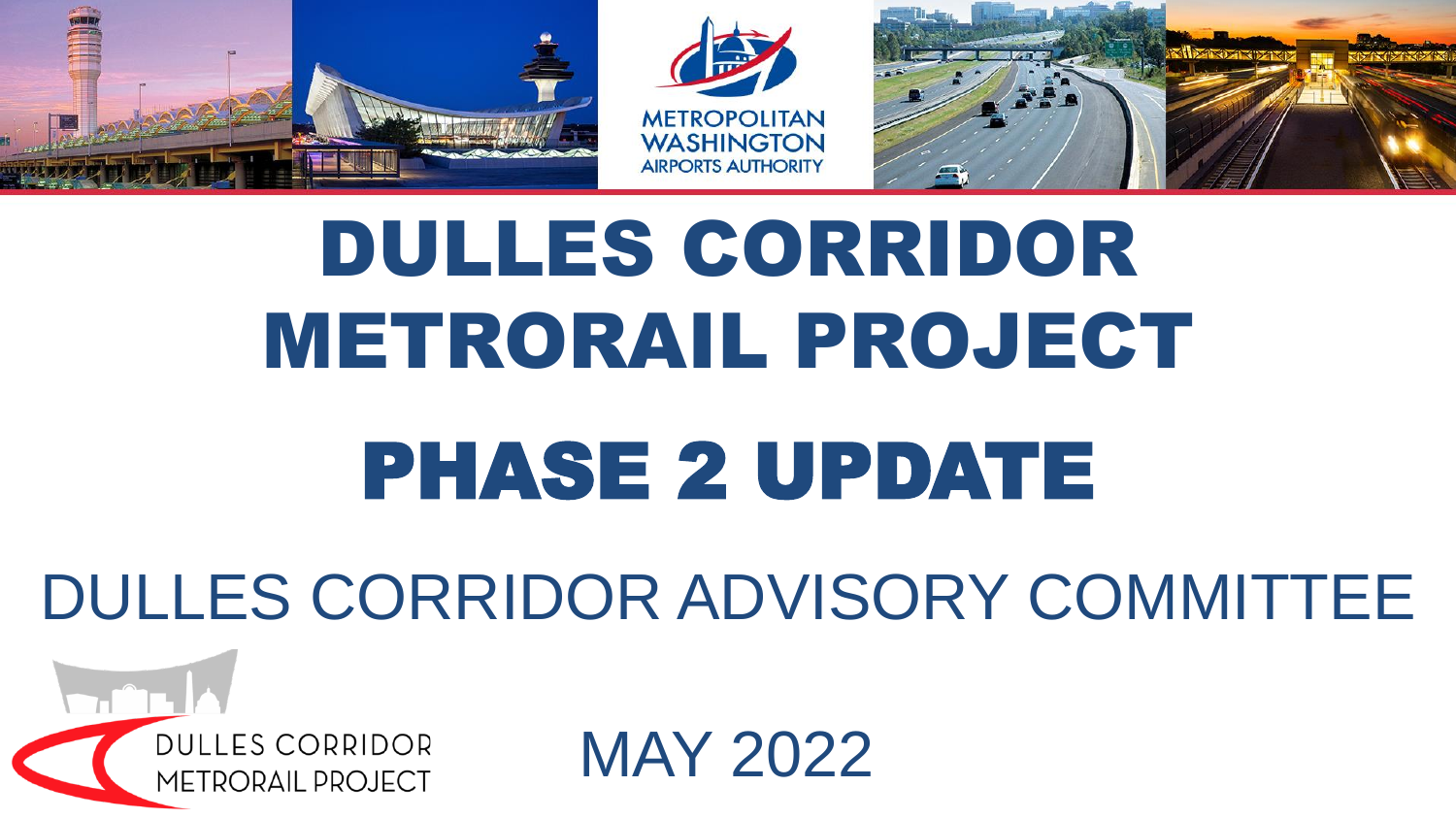

#### **SCHEDULE: OPERATION READINESS TESTING**



- After the Metropolitan Washington Airports Authority (Airports Authority) determined substantial completion, the Washington Metropolitan Area Transit Authority (WMATA) has a period of time for testing to determine Operational Readiness.
- **Until WMATA determines Operational** Readiness, Airports Authority/Contractor retain project custody.
- No fixed duration for Operational Readiness Testing (ORT).

COURTESY OF THE WASHINGTON METROPOLITAN AREA TRANSIT AUTHORITY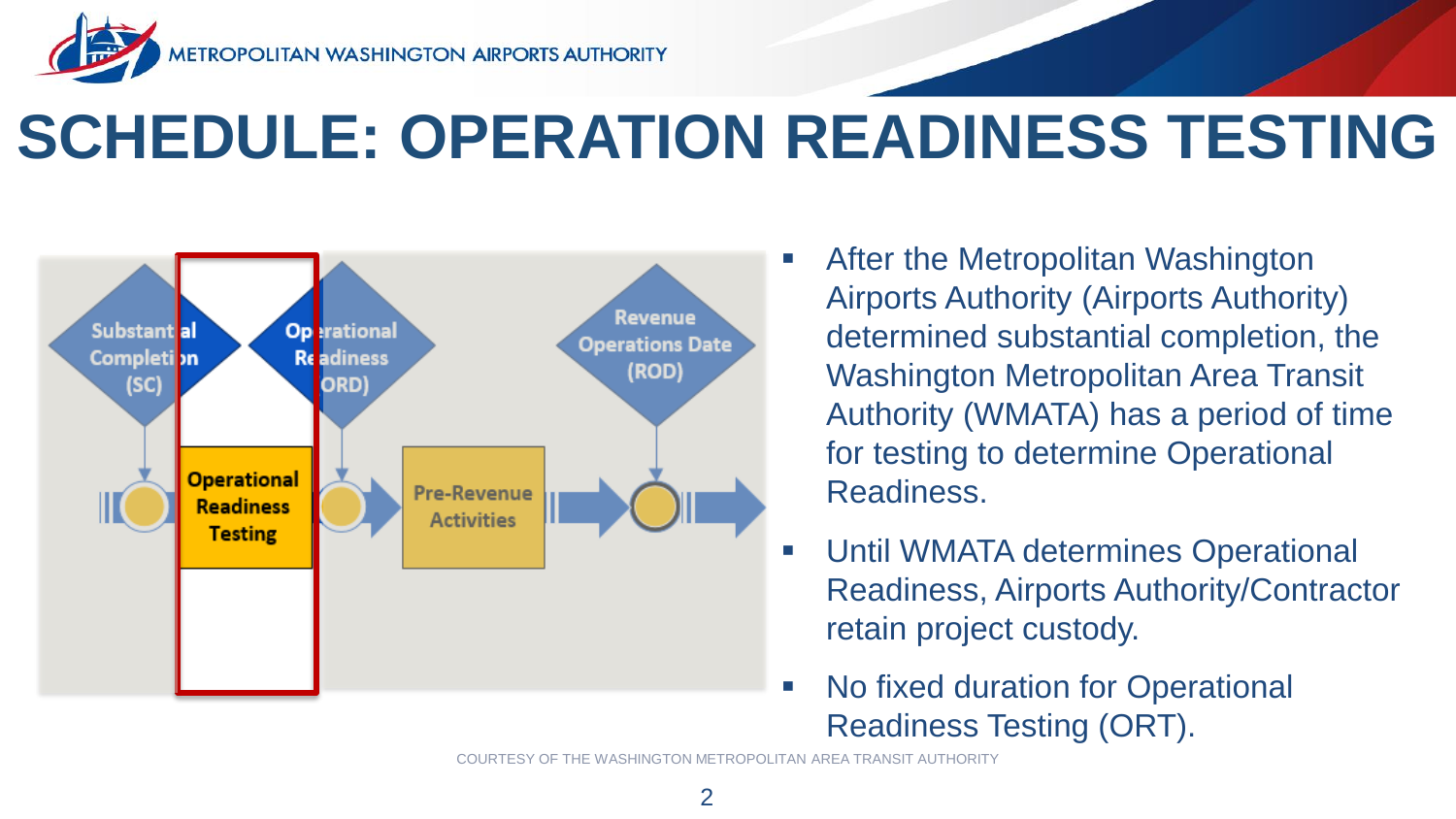

#### **SCHEDULE: OPERATIONAL READINESS DATE**



- WMATA determines that the project is sufficiently complete for WMATA to commence simulated rail service and prepare for revenue operations.
- Staff and First Responder Familiarization.
- Policy and Procedure Updates.
- Final Station Mobilization.

COURTESY OF THE WASHINGTON METROPOLITAN AREA TRANSIT AUTHORITY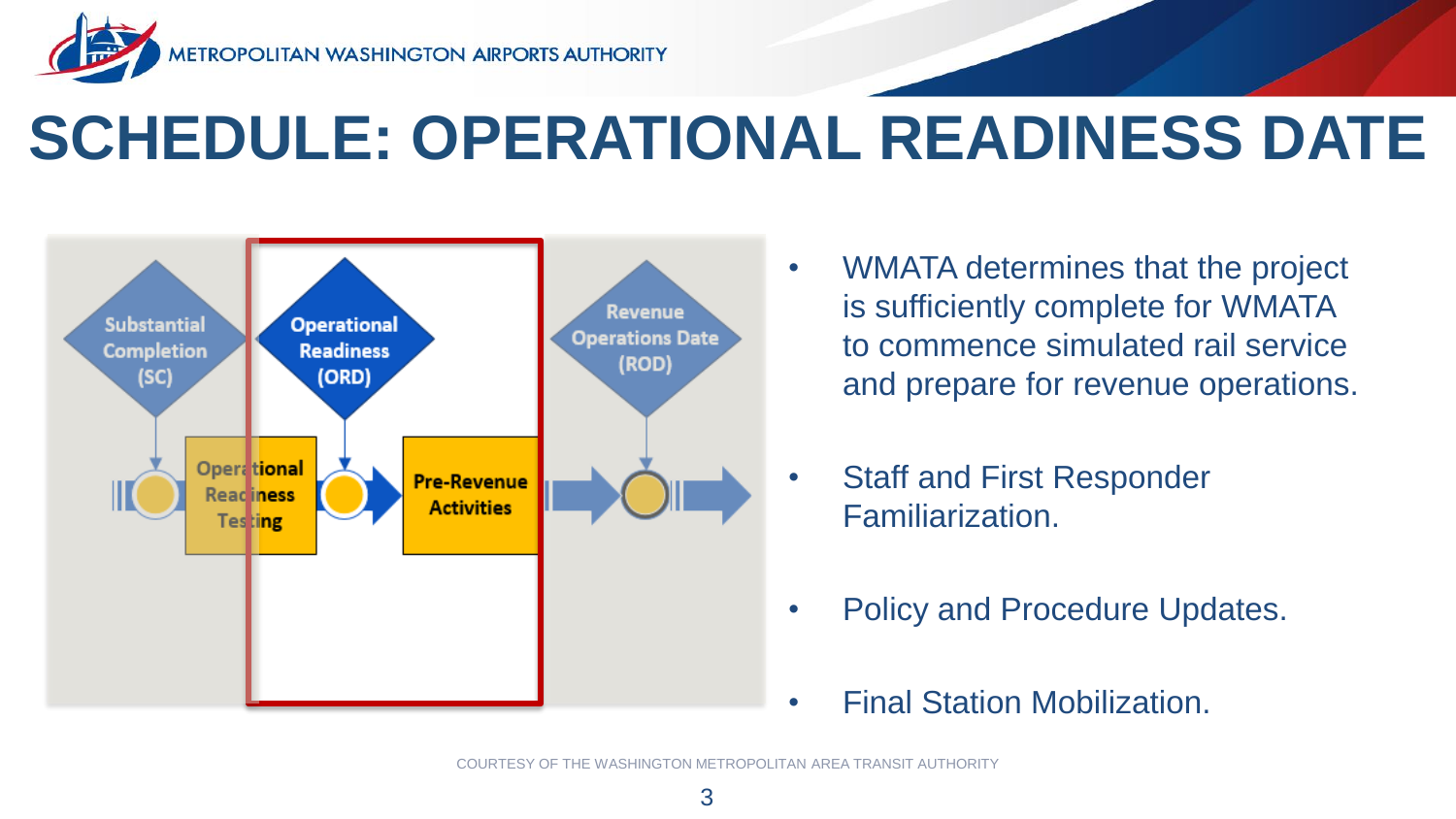

# **PACKAGE A**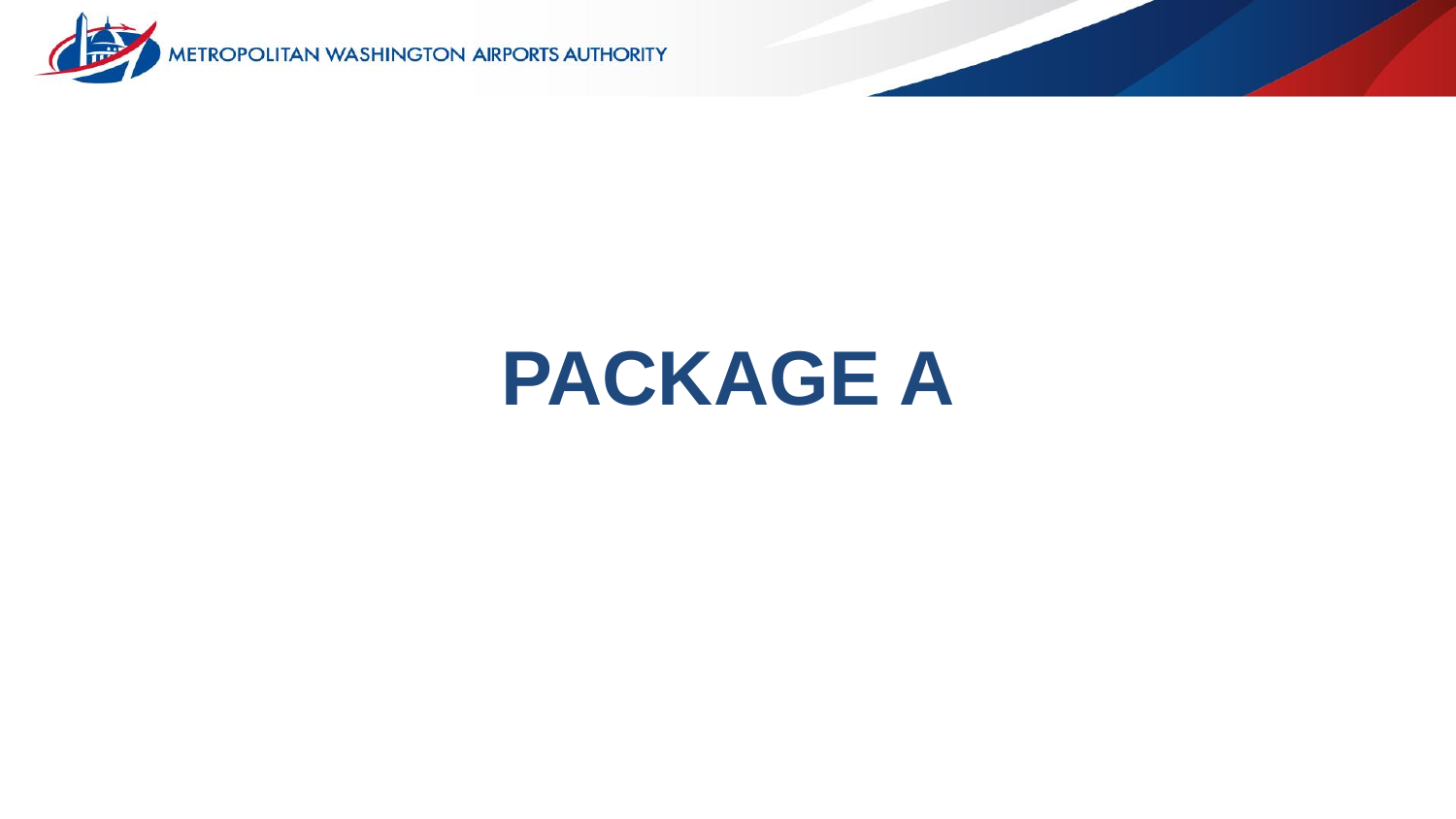

#### **PACKAGE A UPDATE**

- Substantial Completion punch-list work is 95 percent complete.
- Testing Status:
	- Pre-ORD testing is complete.
	- 9 tests moved to post ORD to accommodate WMATA requirements.
- All Certificates of Occupancy (22) for the stations and associated facilities have been issued.
- Meeting held with WMATA and CRC to resolve minor comments in Automatic Safety Case. Submittal anticipated May 18, 2022.
- CRC submitted final Safety and Security Certification May 17, 2022.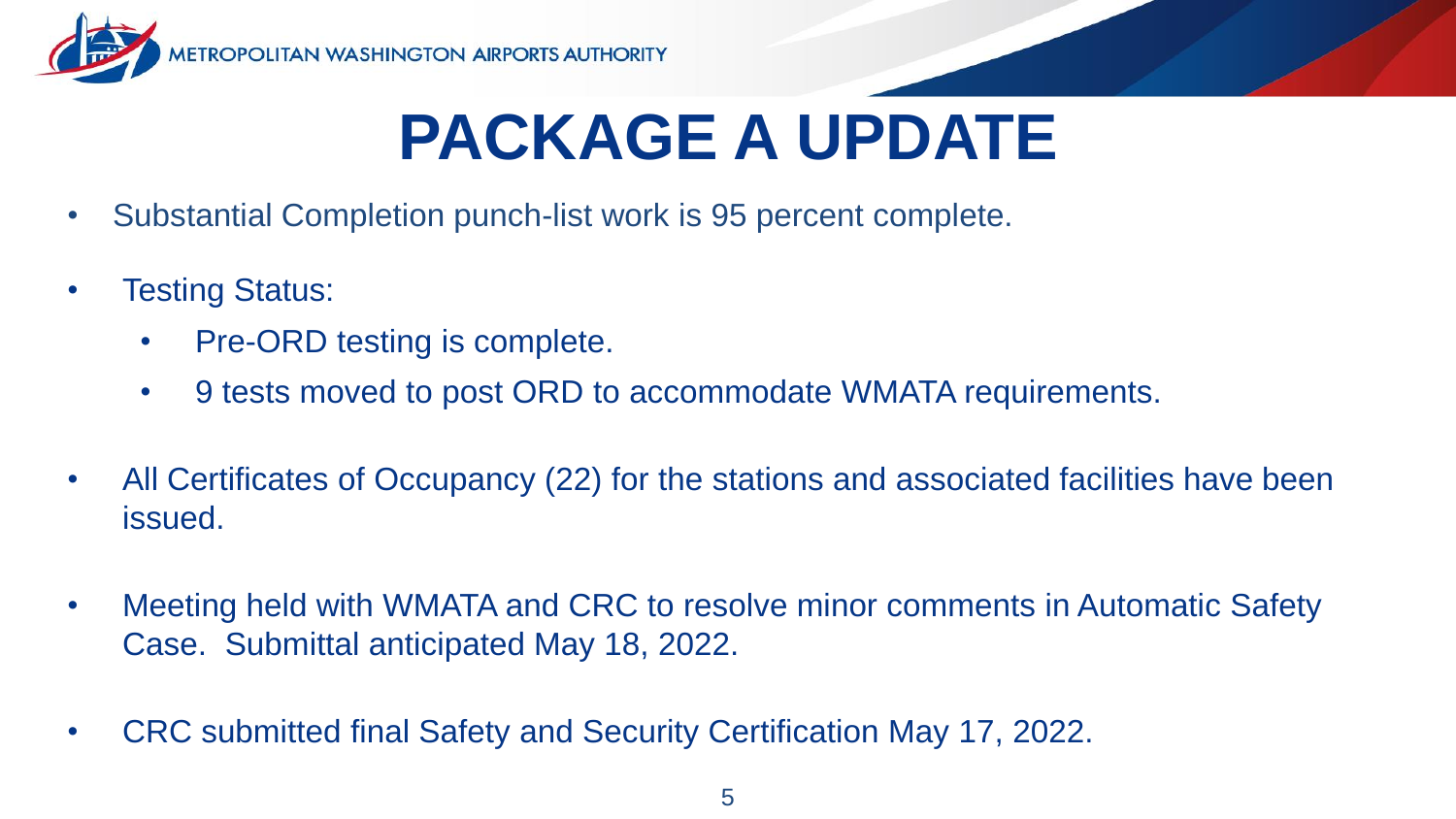

## **PACKAGE A UPDATE**

- Items identified during ORT:
	- Updated Systems Books of Plans has been completed.
	- Contact Rail Cable Connector Insulator Cover replacement has been completed.
	- Malfunctioning Heat Tape Sections:
		- CRC conducted 3-day test May 9-11, 2022. -Incorporated trains for one day of the test.
		- CRC is evaluating results.
		- Not required for ORD.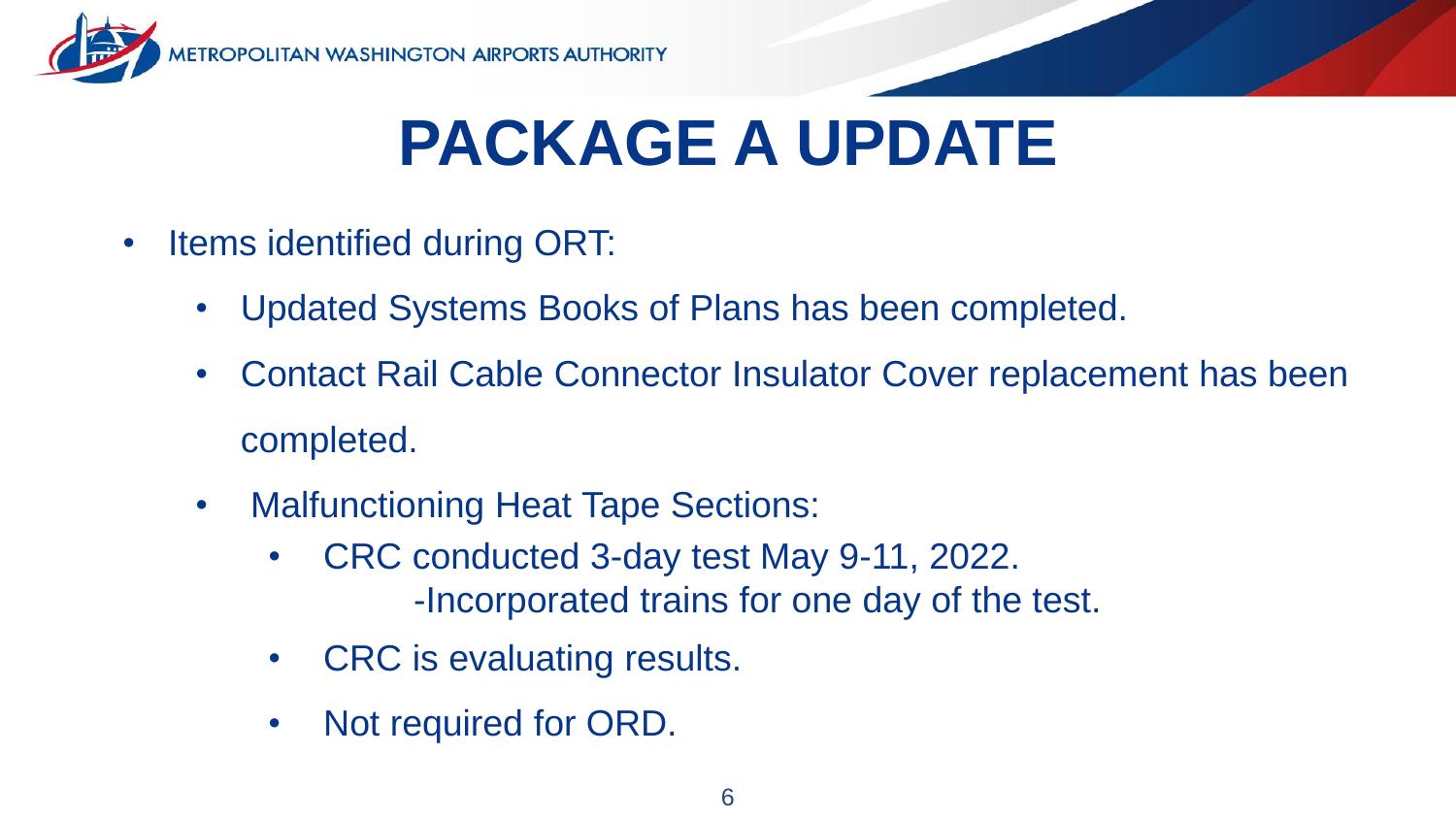

#### **TRACK PUNCH-LIST WORK**

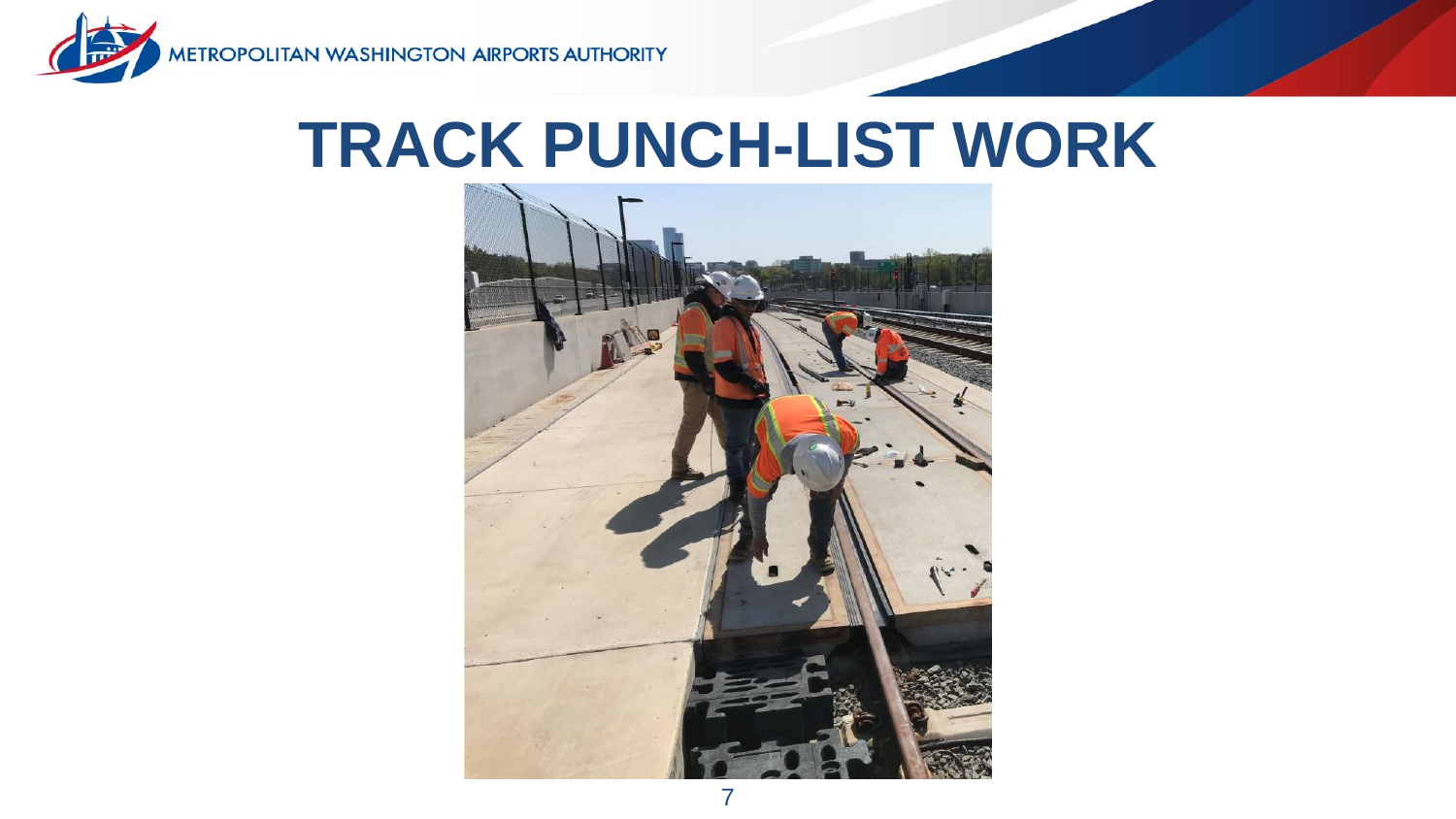

#### **INSULATOR COVER REPLACEMENT**



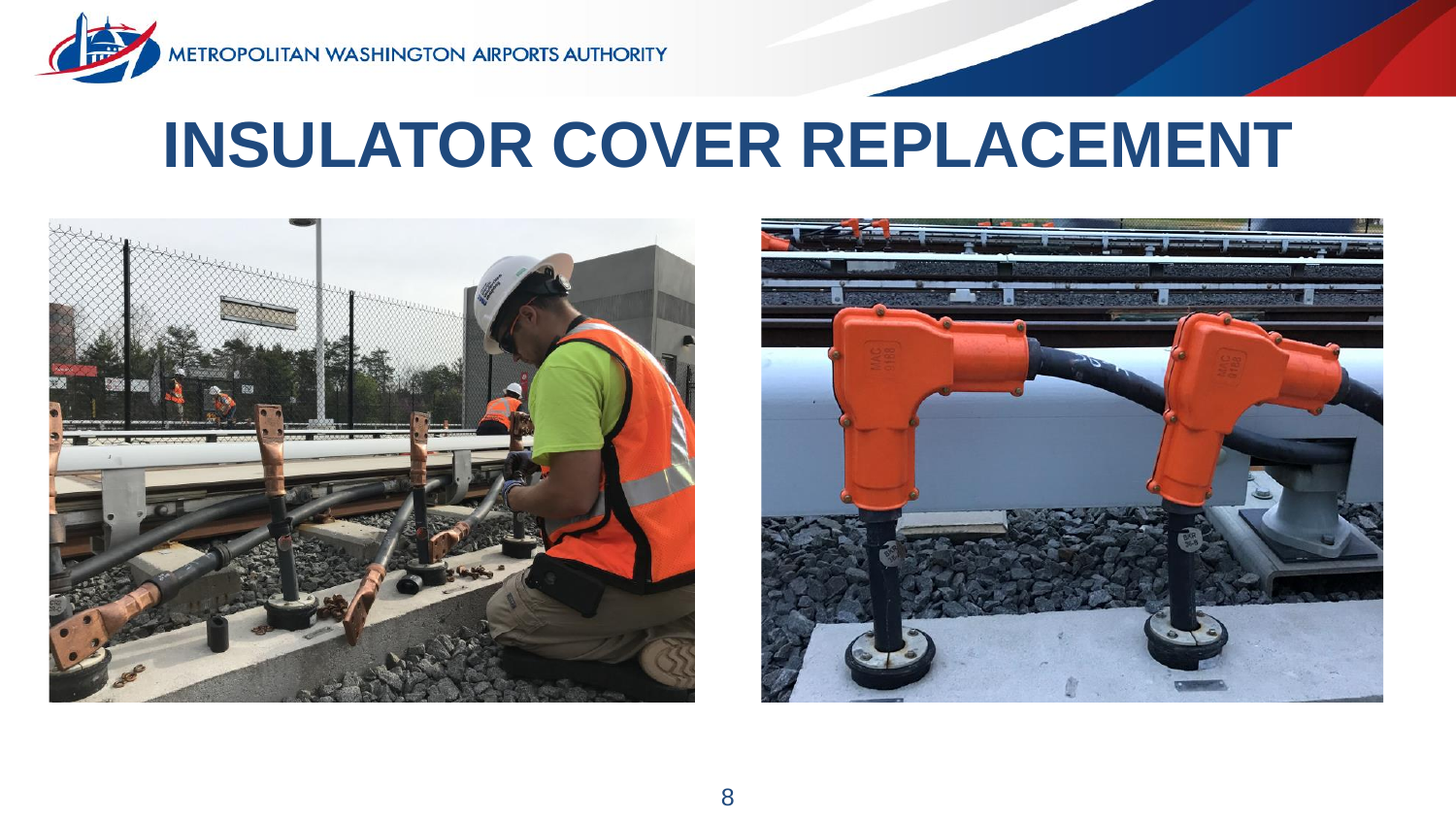



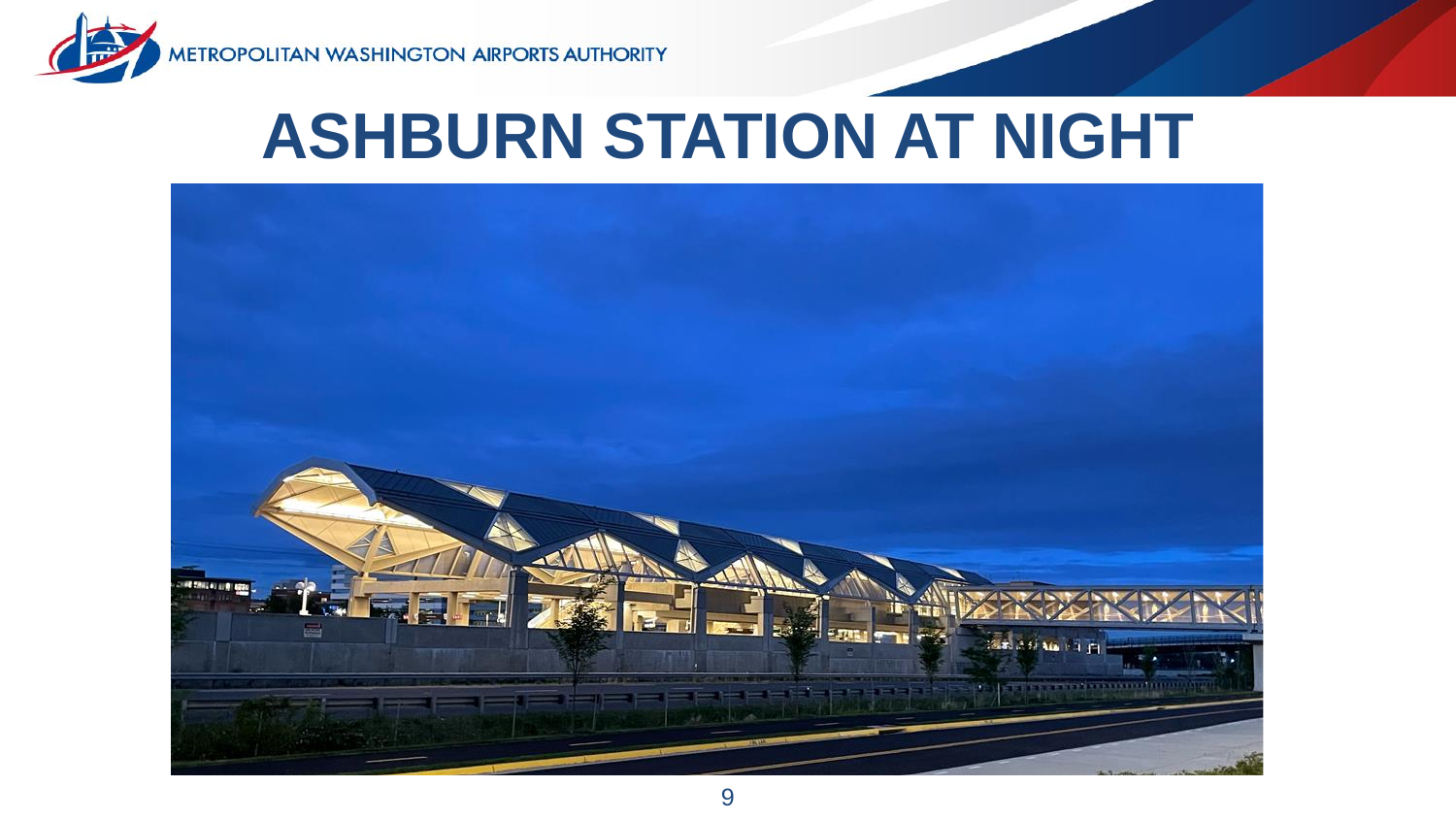

# **PACKAGE B**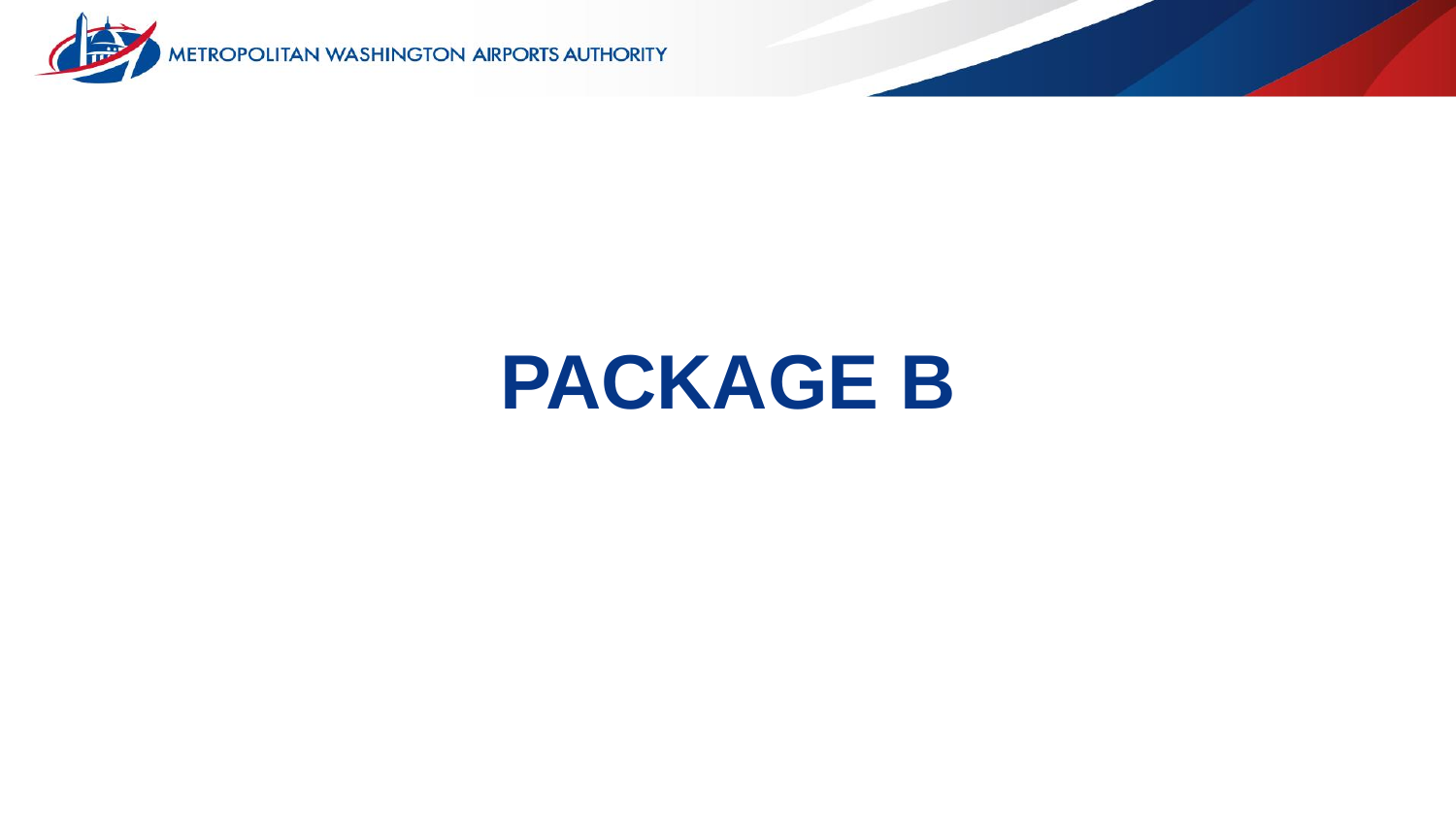

## **PACKAGE B UPDATE**

- Substantial Completion punch-list work is 99.8 percent complete.
	- ORD Critical items are done.
- **Testing Status:** 
	- Testing is 86 percent (56 of 63) complete.
	- ORD Critical items are done.
- Four Certificates of Occupancy have been issued.
	- Two Certificates remaining, final inspections complete.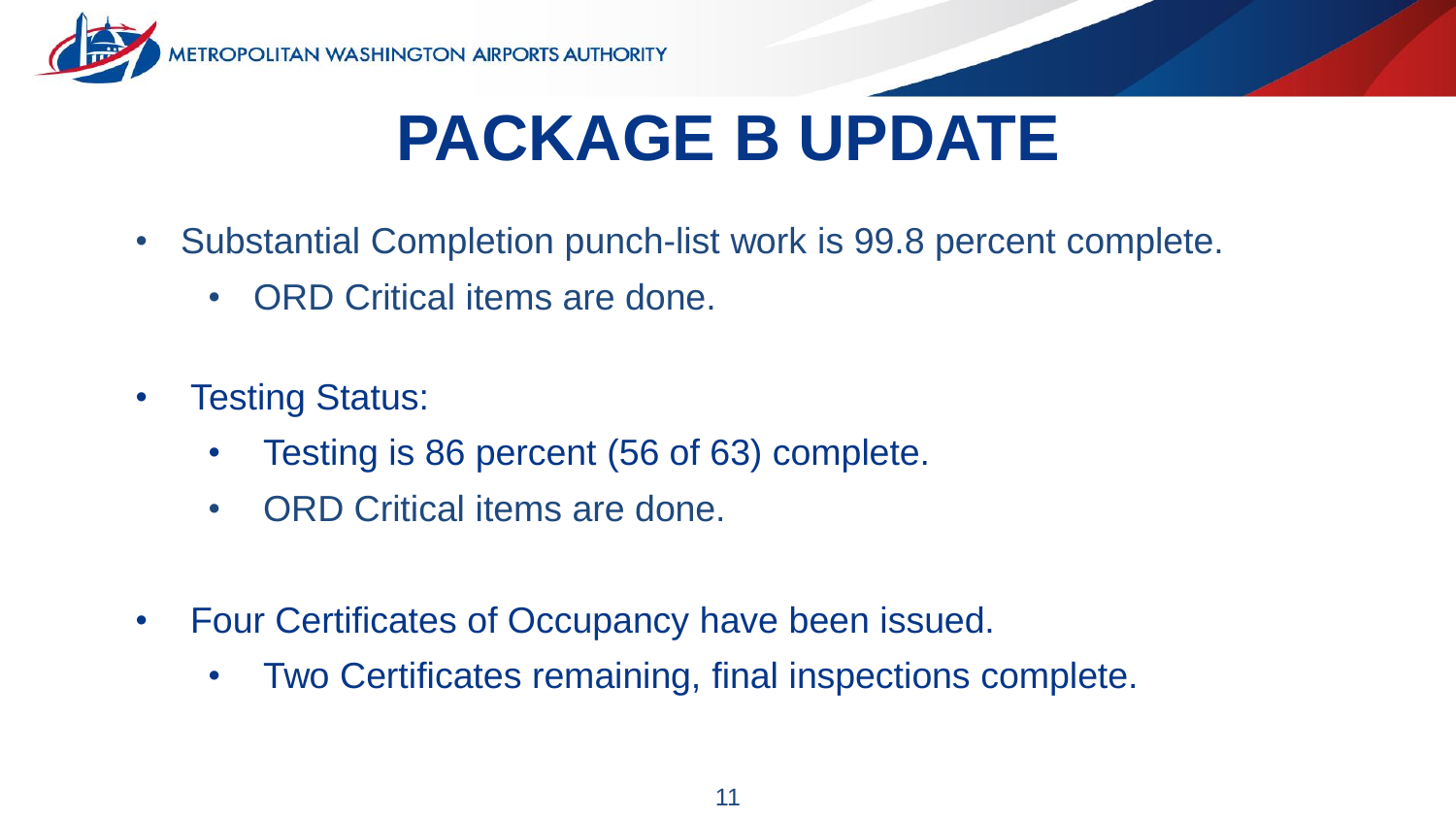

#### **PACKAGE B UPDATE**

- Safety and Security Certification:
	- Final Safety Certification Submitted May 18, 2022.
- Yard Train Control Safety Case:
	- Critical documentation has been reviewed and commented on by WMATA.
	- Over the shoulder review held May 11, 2022
	- Expected submittal May 18, 2022.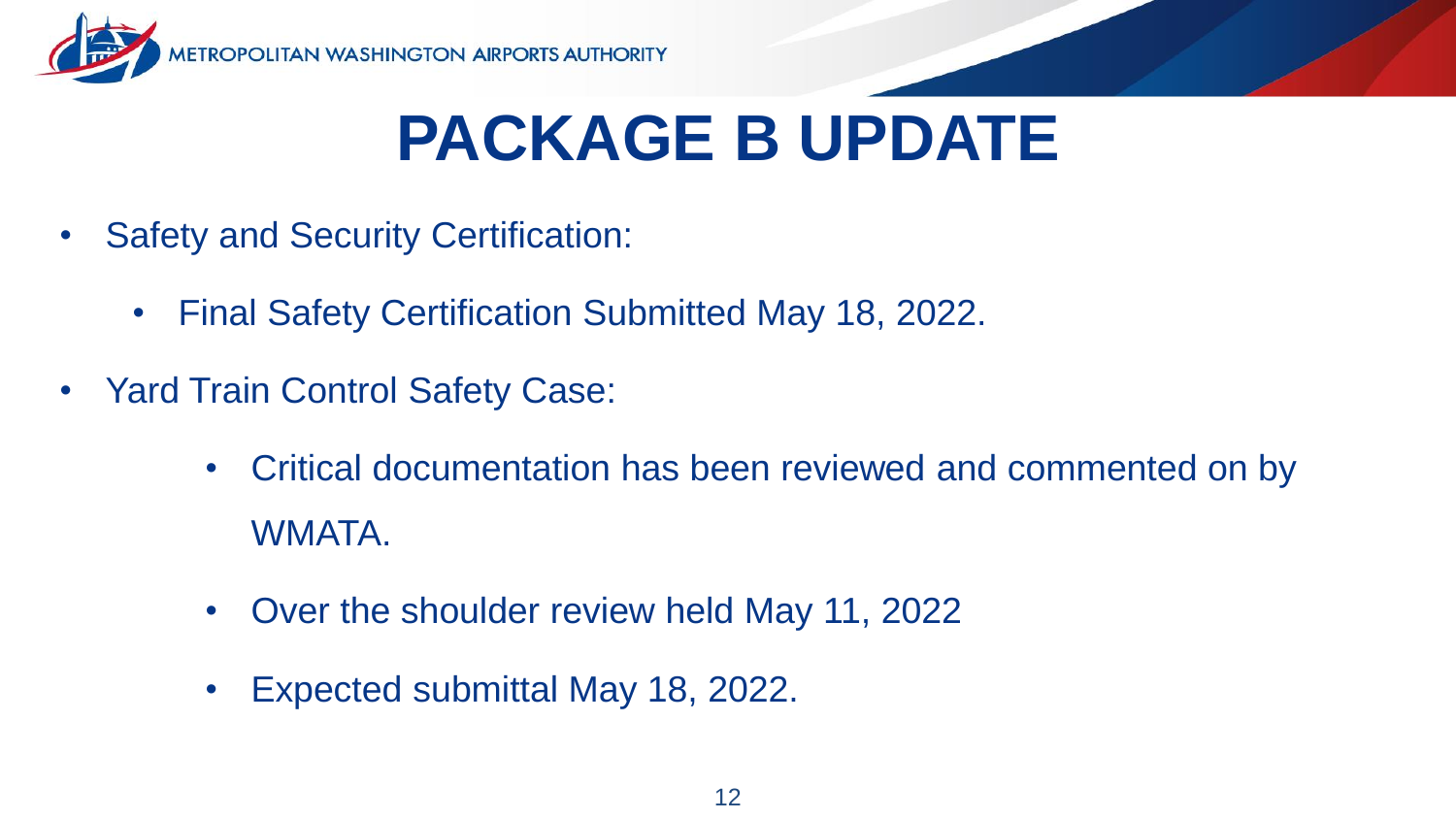



**METROPOLITAN WASHINGTON AIRPORTS AUTHORITY** 

#### MWAA.COM DULLESMETRO.COM



@Reagan\_Airport



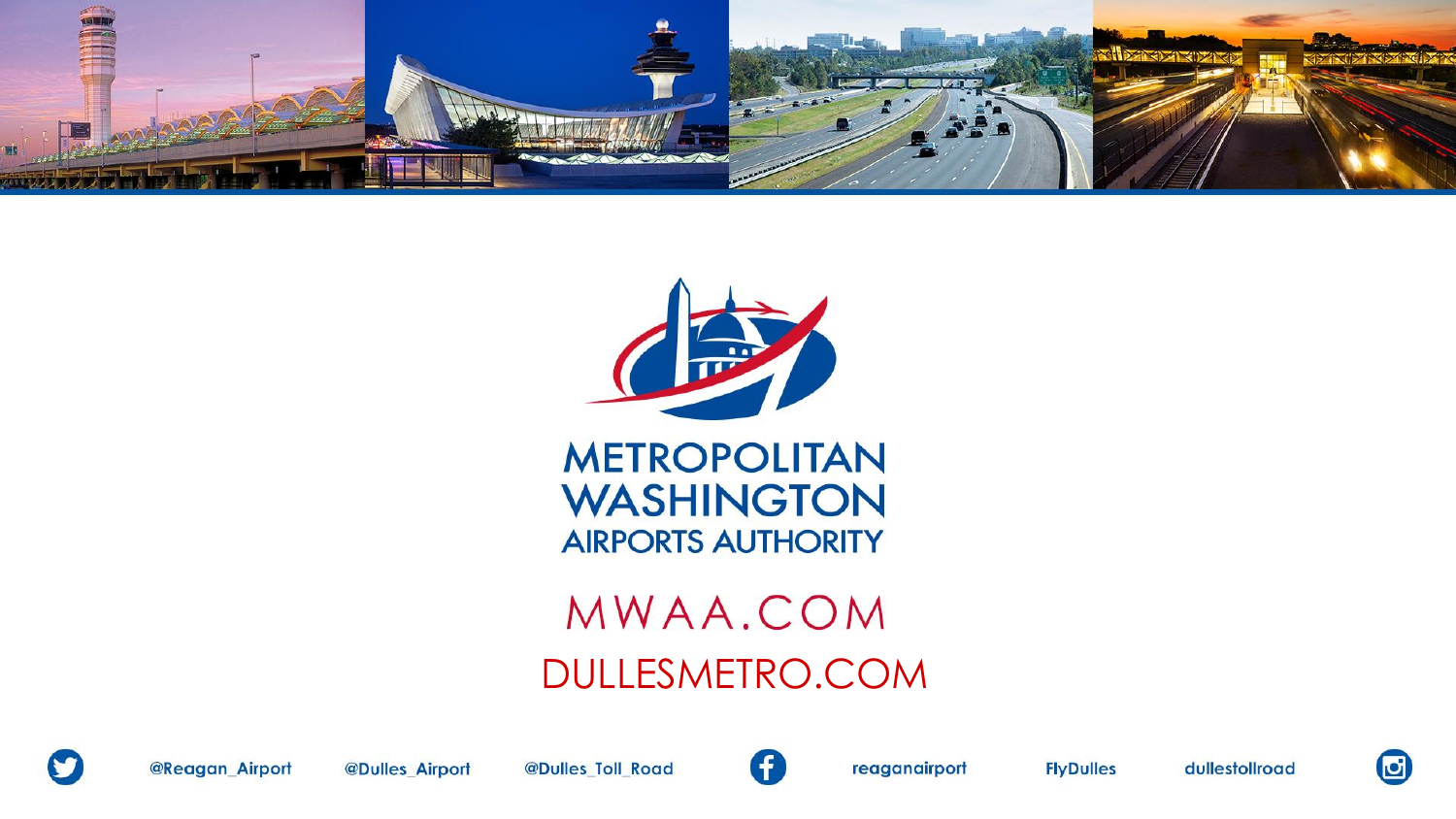

#### **PHASE 2 COST SUMMARY**

| <b>April Expenditures</b> | $\mathcal{S}$ | 7.7 Million   |
|---------------------------|---------------|---------------|
| <b>Total Expenditures</b> | $\mathcal{S}$ | 2.534 Billion |

Total Budget **\$** 2.778 Billion

Total Forecast  $\qquad \qquad$  \$ 2.778 Billion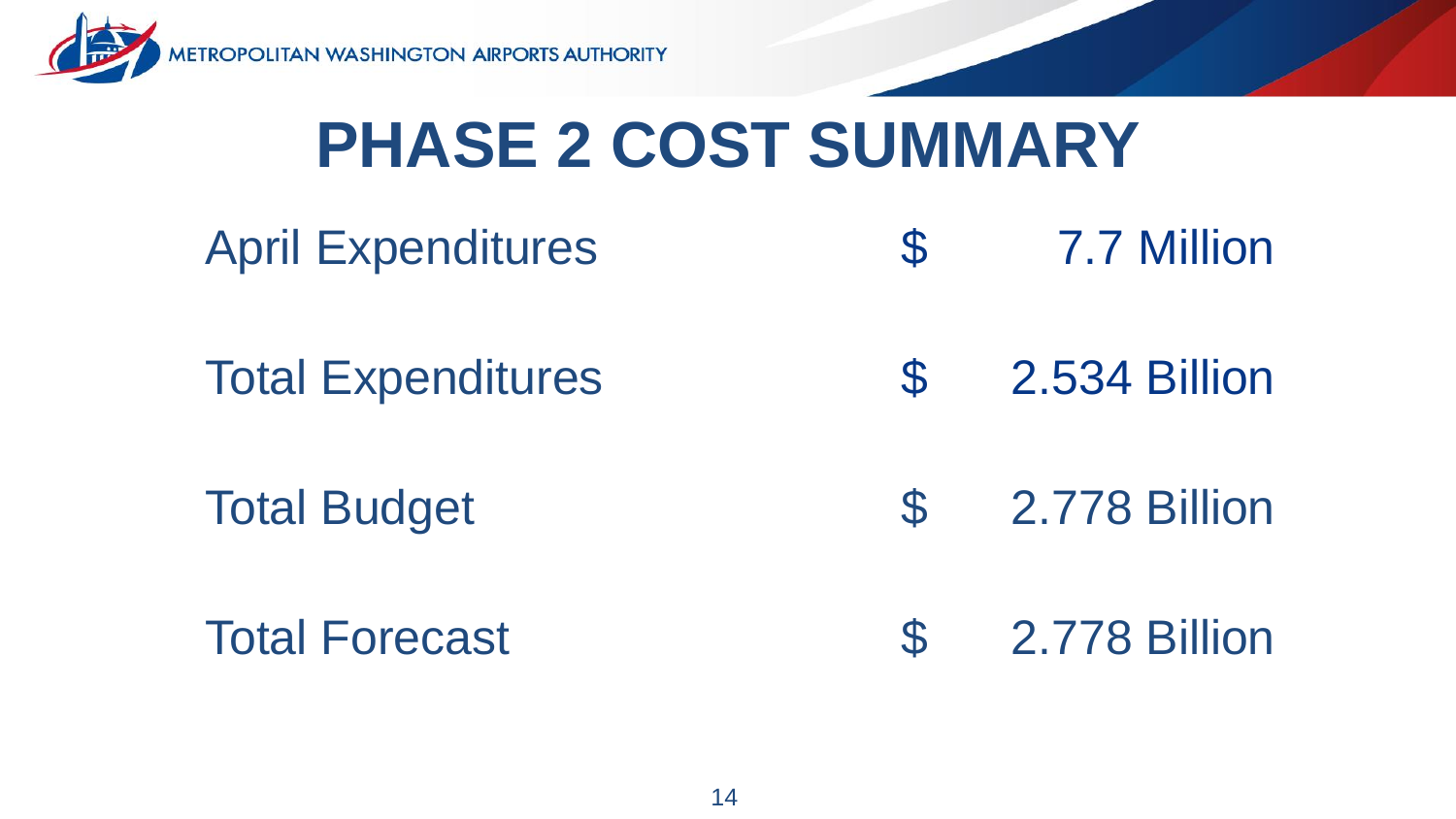

# **PHASE 2 CONTINGENCY ALLOCATION**

#### Total Contingency **\$551.5 Million**

- Contingency Allocated through March 2022 \$ 421.3 Million
- Contingency Allocated in April 2022 \$ 4.0 Million
- Total Contingency Allocated through April 2022
- Remaining Contingency **\$126.2 Million**
- 
- 
- \$ 425.3 Million
-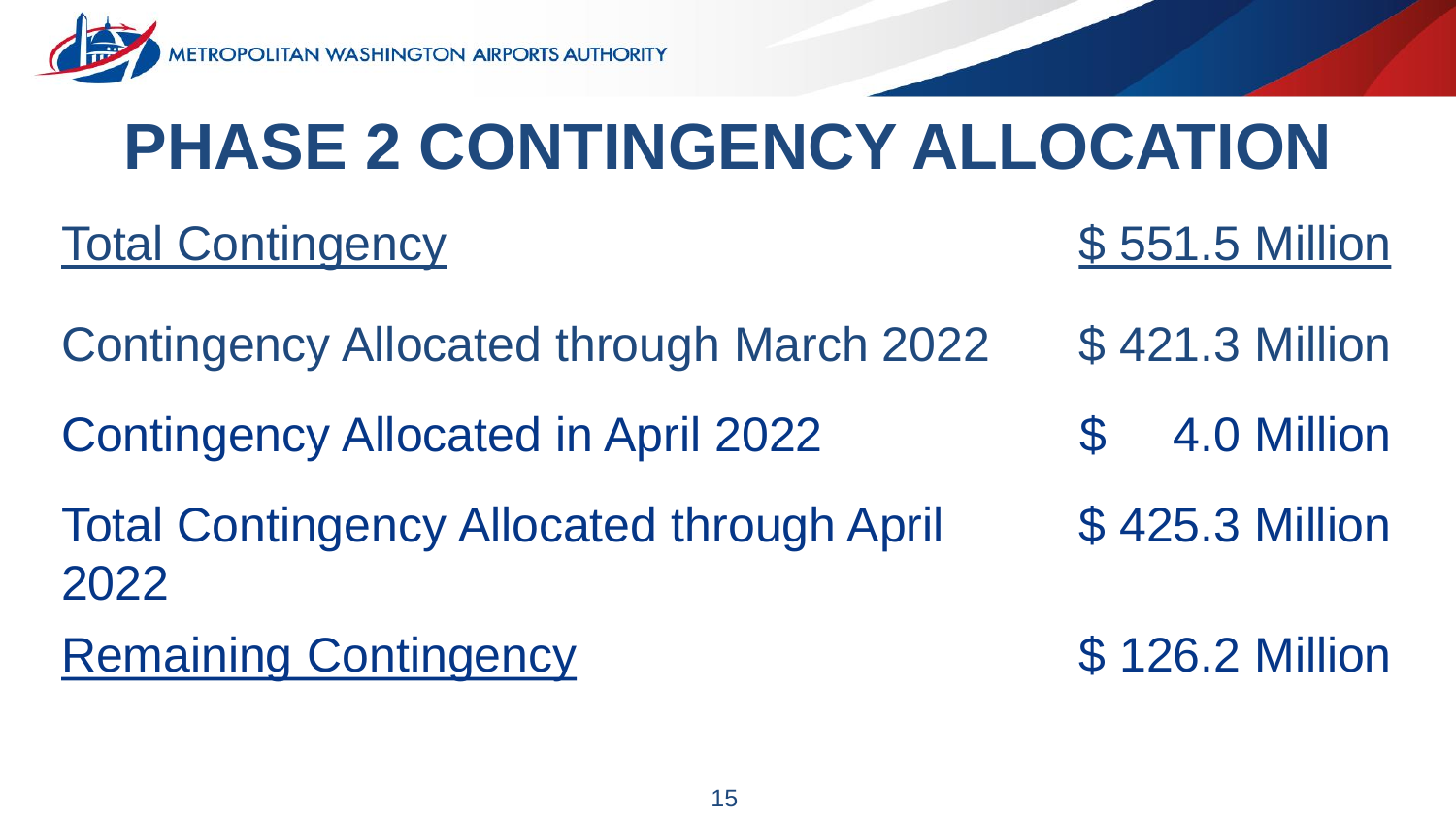

**ROPOLITAN WASHINGTON AIRPORTS AUTHORITY** 

# **APRIL CONTINGENCY ALLOCATION**

- Total Contingency Allocated in April 2022  $$4.0$  Million
- Package A Capital Rail Constructors (CRC)  $$2.6$  Million
- CRC Extended Management and Operations & Maintenance until Operational Readiness Date (ORD) (extended to April 30)
- Equipment Relocation  $$200,000$
- **Dispute Review Board \$171,606**
- **CRC Builders Risk Insurance Assessment 6125,000 \$125,000**
- Miscellaneous Changes (changes less than \$100,000) \$11,800

\$2,100,000